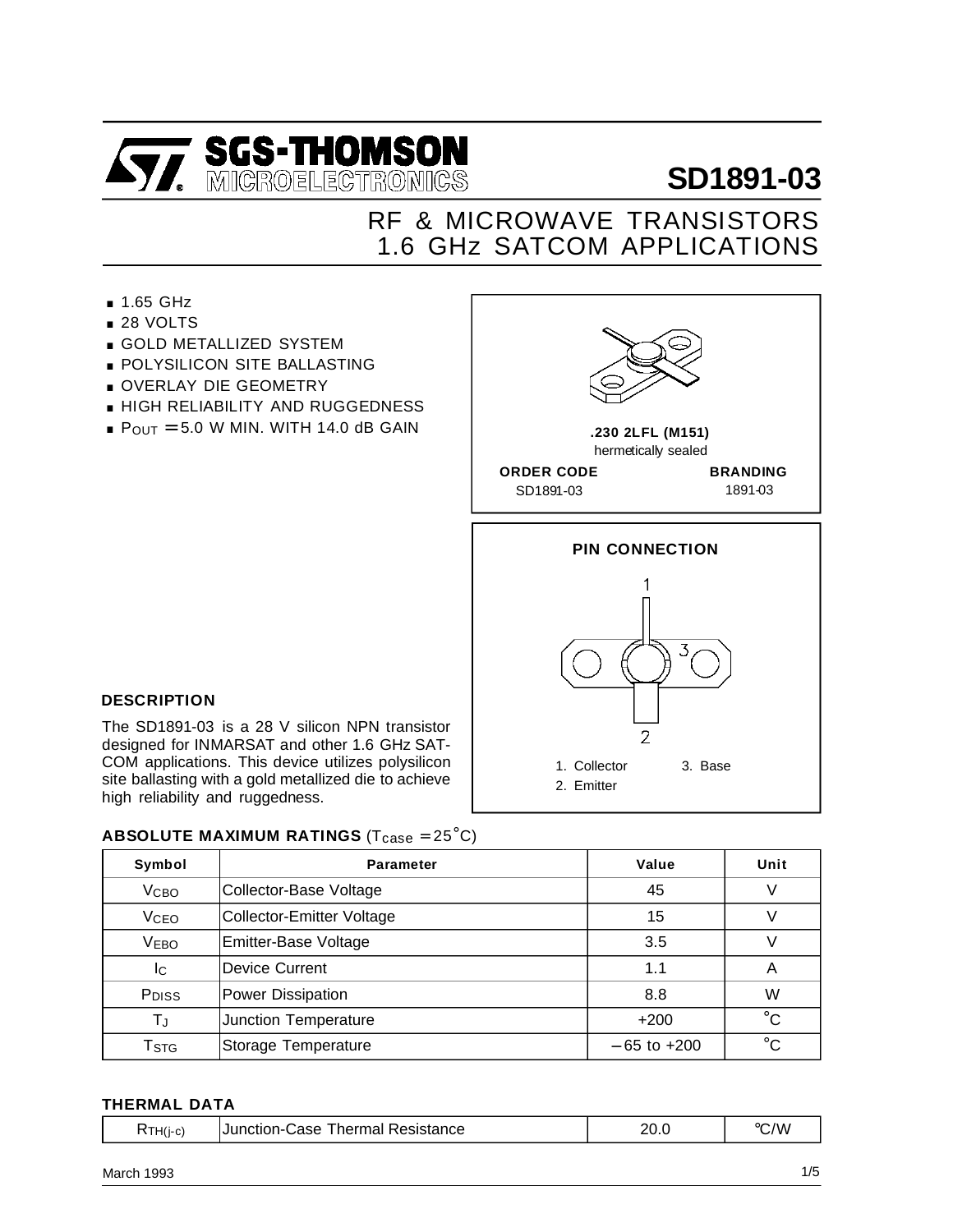## **ELECTRICAL SPECIFICATIONS** (T<sub>case</sub> = 25<sup>°</sup>C)

STATIC

| Symbol                  | <b>Test Conditions</b> | Value        |      |      | Unit |     |    |
|-------------------------|------------------------|--------------|------|------|------|-----|----|
|                         |                        | Min.         | Typ. | Max. |      |     |    |
| <b>BV<sub>CBO</sub></b> | $IC = 1mA$             | $I_E = 0mA$  |      | 45   |      |     |    |
| <b>BVEBO</b>            | $I_E = 1mA$            | $I_c = 0mA$  |      | 3.5  |      |     |    |
| <b>I</b> CBO            | $V_{CB} = 24V$         | $I_E = 0mA$  |      |      |      | 0.5 | mA |
| $h_{FE}$                | $V_{CE} = 5V$          | $IC = 100mA$ |      | 15   |      | 150 |    |

### DYNAMIC

| Symbol          | <b>Test Conditions</b> |                   | Value           |      |      | Unit |      |
|-----------------|------------------------|-------------------|-----------------|------|------|------|------|
|                 |                        |                   |                 | Min. | Typ. | Max. |      |
| POUT            | $f = 1.65$ GHz         | $P_{IN} = 200$ mW | $VCF = 28$ V    | 5.0  |      |      | W    |
| GP              | f = 1.65 GHz           | $P_{IN} = 200$ mW | $V_{CE} = 28$ V | 14   |      |      | dB   |
| ηc              | f = 1.65 GHz           | $P_{IN} = 200$ mW | $V_{CE} = 28$ V | 45   |      |      | $\%$ |
| Co <sub>B</sub> | $= 1$ MHz              | Vcв = 28 V        |                 |      | 2.5  |      | pF   |

## **TYPICAL PERFORMANCE**



#### **POWER OUTPUT vs POWER INPUT**

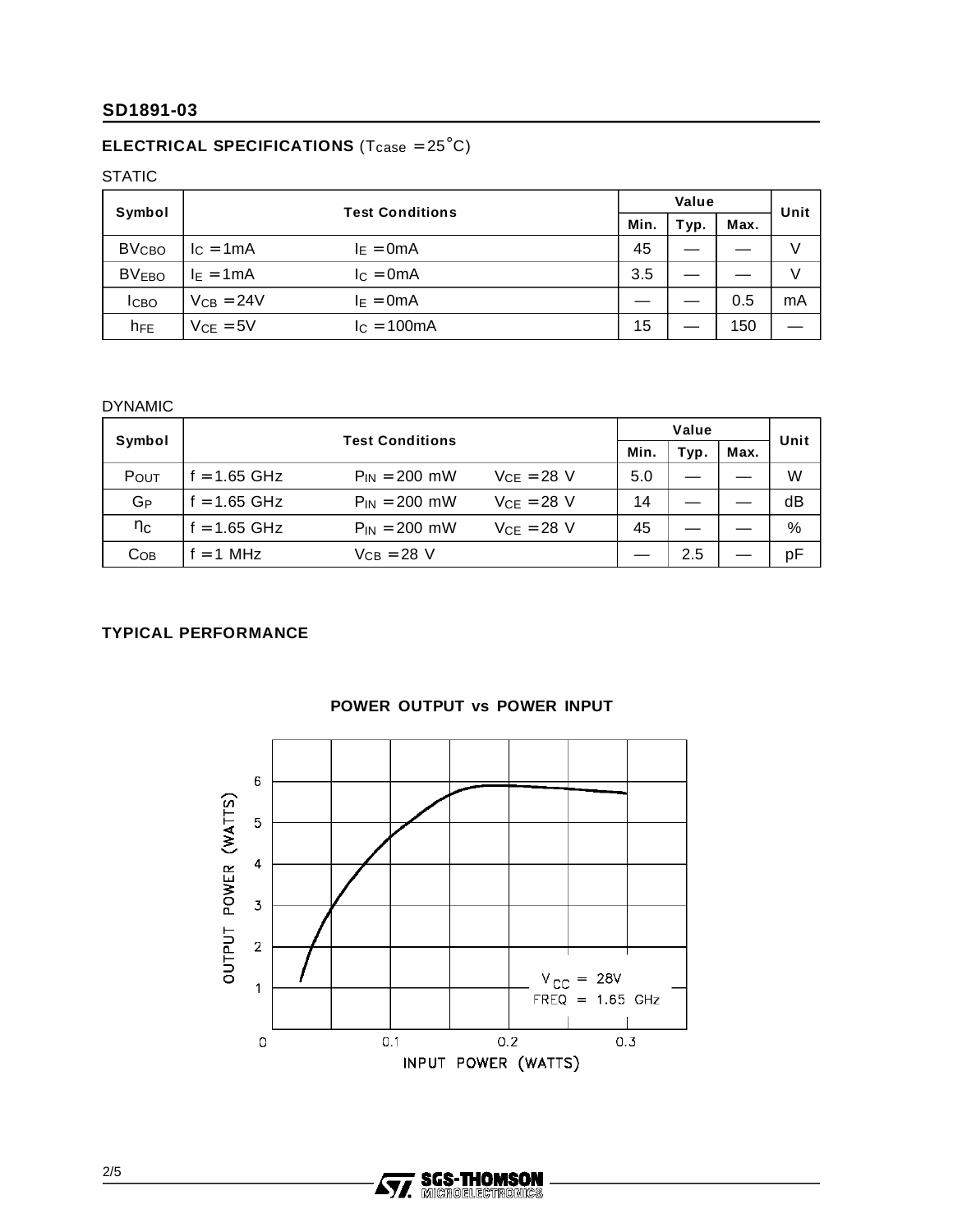#### **IMPEDANCE DATA**



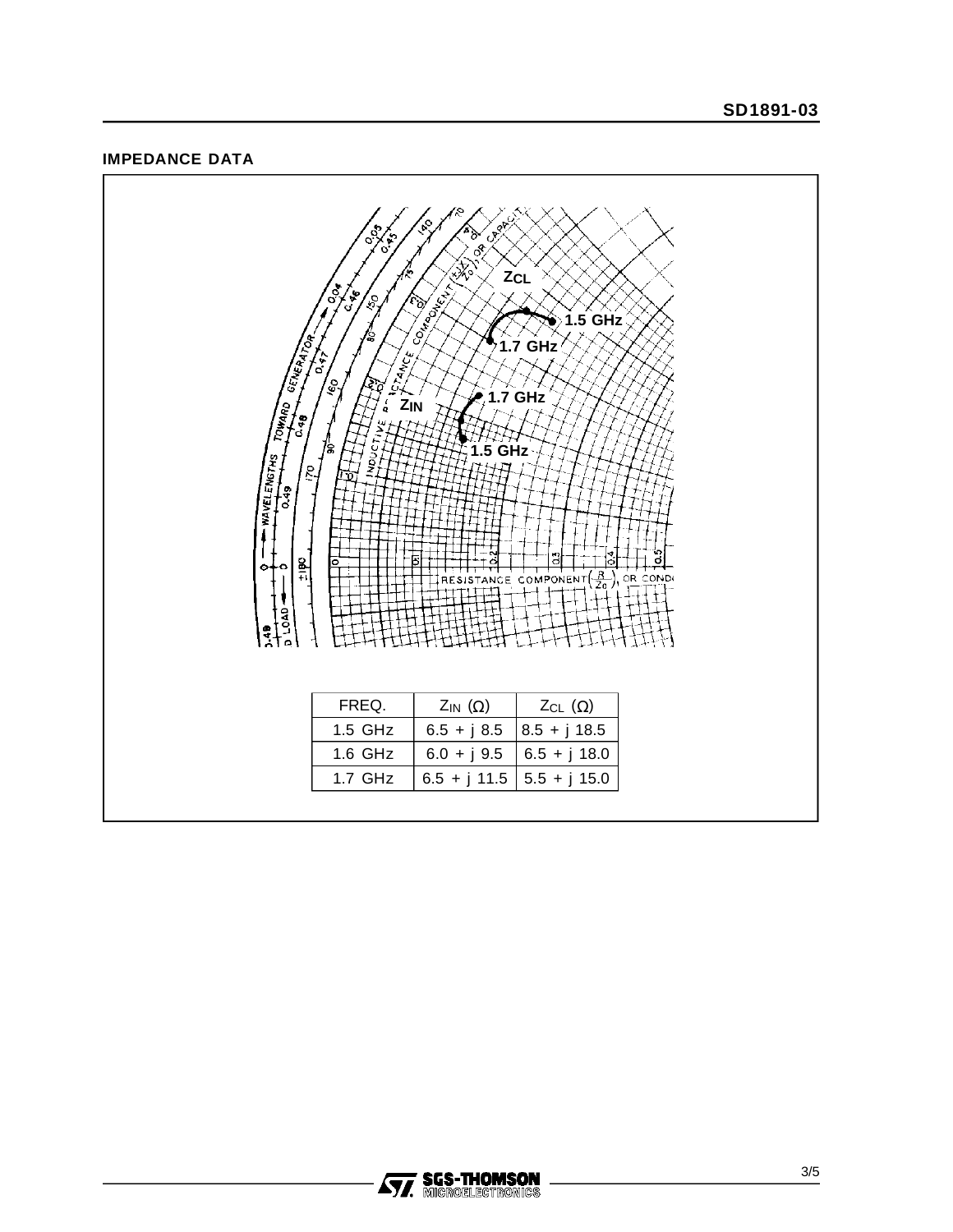#### **TEST CIRCUIT**